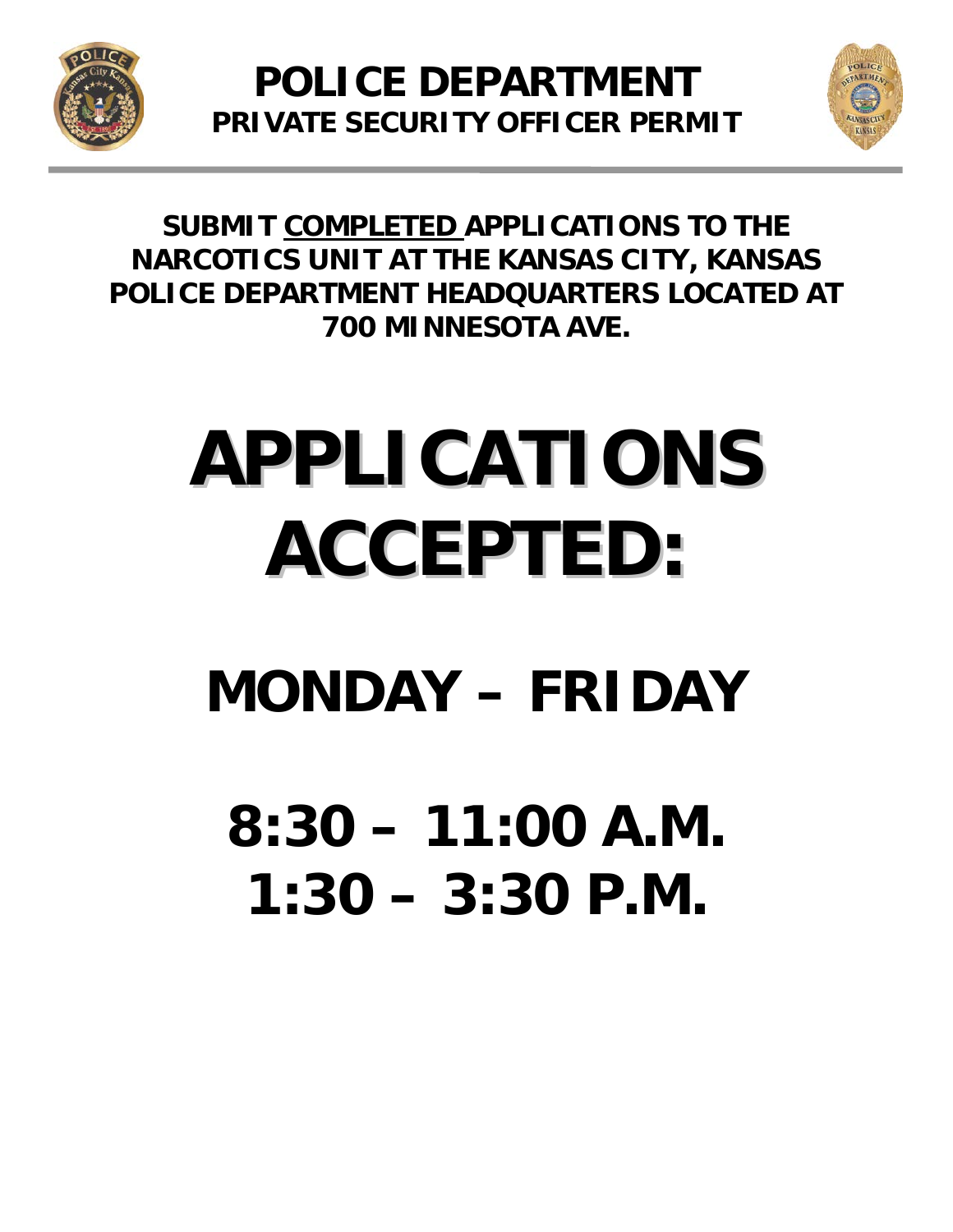### **Application for Private Security Officer Permit Kansas City, Kansas Police Department**

#### **INSTRUCTIONS TO APPLICANT:**

In filling out this application, use a typewriter or print legibly in ink. **ANSWER ALL QUESTIONS IN THE SPACE PROVIDED.** Applications improperly or insufficiently filled out will be denied on the spot. If a question is not applicable to you personally, so indicate by inserting "N/A" in the appropriate space. It is important for you to answer each question truthfully and accurately. In the event that estimates are made as to dates, please identify them as such so that they are not interpreted as deliberate misrepresentations or errors. Any false or misleading answer to any question contained in this application shall be grounds for denial of your permit.

#### **STANDARDS FOR ISSUANCE OF PERMIT:**

- 1. The applicant must be at least eighteen (18) years of age if the applicant will not carry or use a firearm. If the applicant will carry or use a firearm, he/she must be at least twenty-one (21) years of age.
- 2. The applicant must not have been convicted of a felony or an offense of moral turpitude.

For the purpose of this application, "offense of moral turpitude" shall mean and include those charges involving prostitution; pimping; lewd and lascivious conduct; illegal use, possession and/or sale of narcotics, marijuana or any and all "controlled substances" as that term is defined in Chapter 65, Article 41 of the Kansas Statutes Annotated [K.S.A. 65-4101 et seq.]; sodomy; indecent exposure; incest; gambling; or any sex offenses as provided in Chapter 21, Article 35 of the Kansas Statutes Annotated [K.S.A. 21-2501 et seq.].

- 3. If the applicant will be carrying a firearm, the applicant must satisfy Police Department requirements, as established by the Chief of Police, for knowledge and use of firearms.
- 4. The applicant must not have been convicted of a crime of carrying or possessing a dangerous weapon during the 10-year period immediately prior to the date of this application.
- 5. The applicant must not have been refused a license or permit or had a license or permit revoked or suspended by this jurisdiction, or under similar laws of any other jurisdiction, within five (5) years of the date of this application.
- 6. The applicant must not have been convicted of the offense of impersonated a law enforcement officer or permitted or aided and abetted a person to impersonate a law enforcement officer.
- 7. The applicant must not have any active or outstanding warrants filed against him/her in any jurisdiction.
- 8. The applicant must not have provided false, misleading or inaccurate information to any question or requirement on this application.
- 9. The applicant must not have been convicted of a misdemeanor assault or battery during the 5-year period immediately prior to the date of this application.

#### **OTHER REQUIREMENTS**

1. The applicant must appear in person to submit an application for a private security guard permit. A permit fee of fifty dollars (\$50) must be paid at the time the application is submitted. Note: This fee is non-refundable.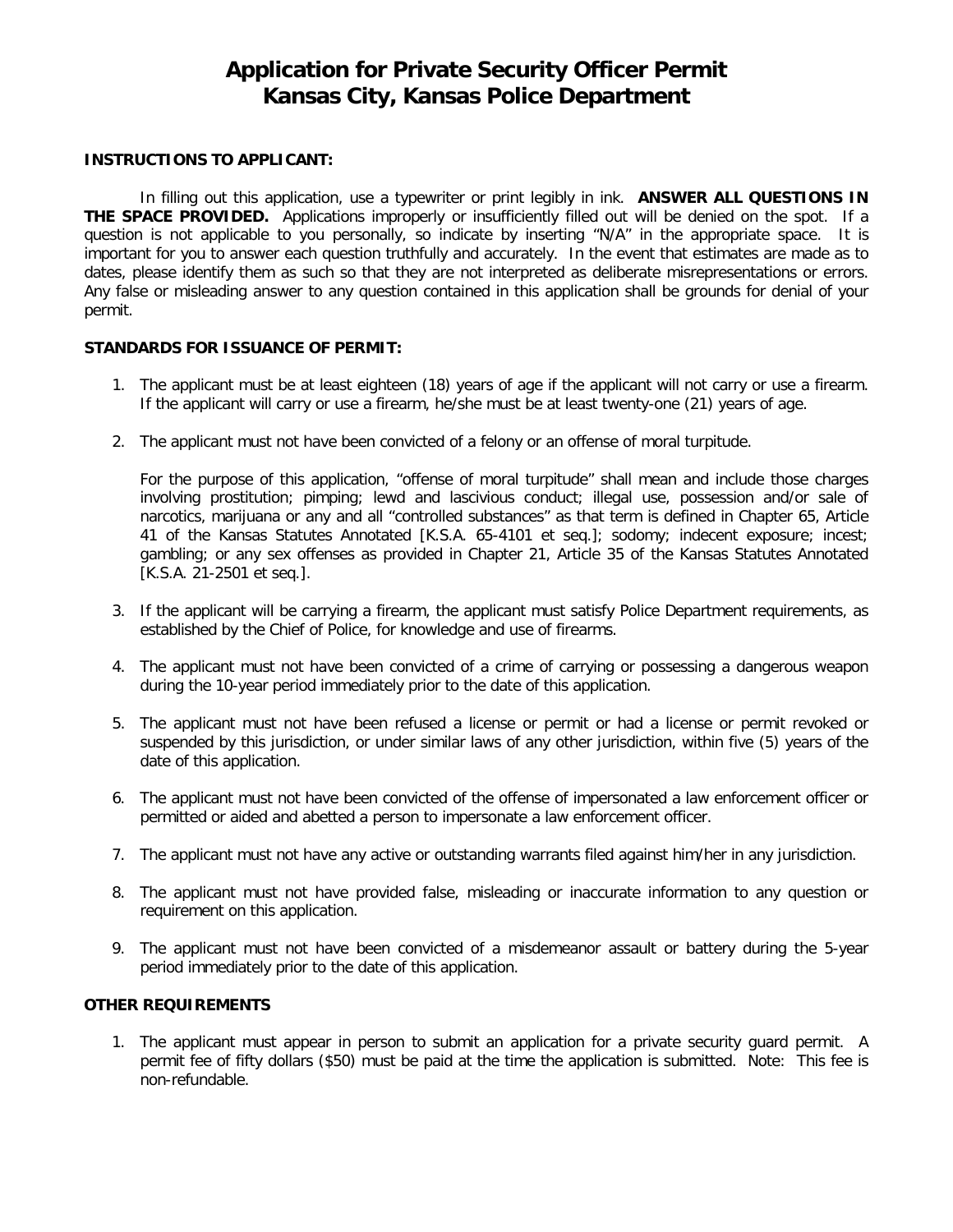- 2. The applicant must provide a letter from a licensed security company attesting that the applicant is to be employed at that firm as a private security officer and whether the applicant is to be armed or unarmed. That letter must accompany this application. Note: That letter needs to be submitted for renewals as well as first time permits. \*\*We will no longer accept faxes\*\*
- 3. Applicants required to carry a firearm in conjunction with their security duties must relate that fact at the time that they apply for a permit. The applicant shall provide the make, model, caliber and serial number of the firearm to be used while on duty and must submit a written statement from an approved range or law enforcement agency stating that the applicant has qualified with a firearm of the same make, model, and caliber and has acquired the necessary knowledge in the use of firearms. The applicant will be given a written test concerning firearms at the time the application is presented to the Police Department.
- 4. The applicant must have a valid State issued ID card (ID) or Driver's license (DL) that displays the current address that he/she resides at. If the address on the ID or DL is incorrect, the ID or DL must be updated by the state that supplied the same before a security officer permit will be issued.
- 5. **The applicant must declare any and all felony, misdemeanor or traffic citation convictions on the application. If the applicant is unsure of any traffic or misdemeanor charges, they may purchase a copy of their criminal history from the Kansas City, Kansas Police Department Records Unit for \$10. If this question is not filled out properly, the applicant will be denied. NO EXCEPTIONS.**
- 6. The applicant must furnish proof that they have, currently in effect, a policy or policies of general liability insurance issued by an insurance carrier which is licensed to do business in the state and has or maintains a local officer or agent in the state upon whom service of process may be had, and which carries a Best's policyholder rating of B+ or better. If the applicant is working for a licensed security company that provides approved liability insurance coverage for the applicant's position, the applicant will not be required to have further insurance coverage.

"Liability insurance" means a policy of insurance under which an insurance company obligates itself to handle claims under the coverage of the policy and to indemnify the permit holder, its employees and agents, and all additional named insureds, as applicable, and to pay to the claimant all amounts owing up to the limit of coverage.

#### **Approved Firing Ranges for Security Guard Applicants**

The following firing ranges are approved ranges where you can obtain your firearms qualifications for armed guard permits:

> **Bullet Hole** – 6201 Robinson Shawnee, KS 66202 913-432-0050 **(Conditionally approved for Allegiance Security** – only under direct supervision of Kenneth Smedley; Also for **Simmons Security & Protection** – only under the direct supervision of Patricia Stoneking; Also for **Clarence Kelley & Associates** – only under the direct supervision of Johnathan Ensley)

> **Show Me Shooters Indoor Range** – 287 E 69 Highway Claycomo, MO 64119 816- 452-7468 (under the direct supervision of Corporal Sabri Esmahan & Don M Pind)

> **Crossfire Indoor Range** – 21200 E Truman Rd Independence, MO 816-796-0023 (**Conditionally approved for LawCo Uniformed Patrol & MVM, Inc)** and under the direct supervision of Lawrence Cook for LawCo; Lloyd Cook, David D Edmonds, Roger D Moore, John E Pemberton, William Graff, Ricardo F Martinez, Mike Pennington, R H Woody Haywood, Jack Ellis or Micah Mahaney for MVM, Inc.)